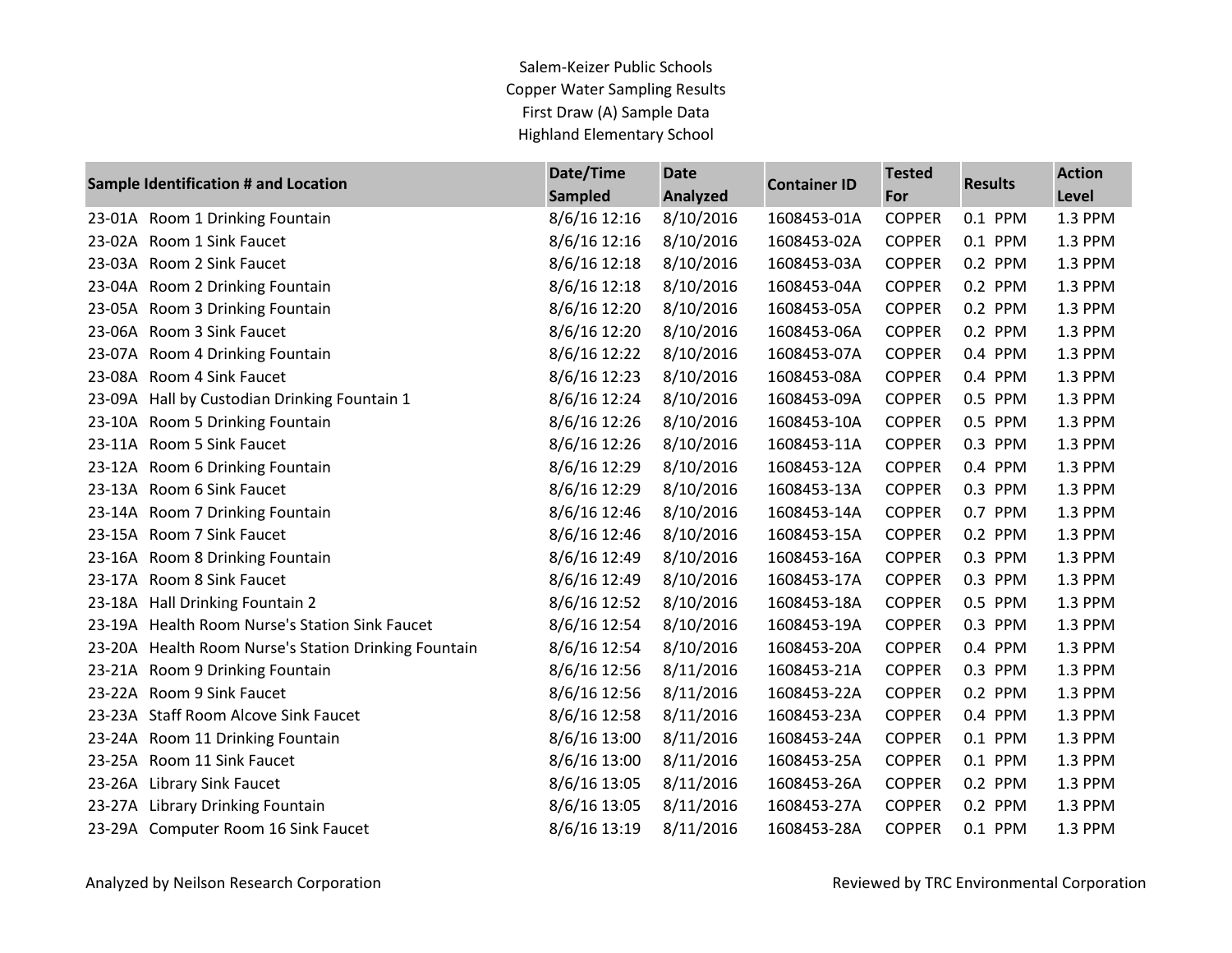## Salem-Keizer Public Schools Copper Water Sampling Results First Draw (A) Sample Data Highland Elementary School

| Sample Identification # and Location |                                                      | Date/Time<br><b>Sampled</b> | <b>Date</b><br>Analyzed | <b>Container ID</b> | <b>Tested</b><br>For | <b>Results</b> | <b>Action</b><br>Level |
|--------------------------------------|------------------------------------------------------|-----------------------------|-------------------------|---------------------|----------------------|----------------|------------------------|
| 23-30A                               | Room 18 Sink Faucet                                  | 8/6/16 13:22                | 8/11/2016               | 1608453-29A         | <b>COPPER</b>        | 0.3 PPM        | 1.3 PPM                |
| 23-31A                               | Room 18 Drinking Fountain                            | 8/6/16 13:22                | 8/11/2016               | 1608453-30A         | <b>COPPER</b>        | 0.1 PPM        | 1.3 PPM                |
| 23-32A                               | Room 19 Sink Faucet                                  | 8/6/16 13:26                | 8/11/2016               | 1608453-31A         | <b>COPPER</b>        | 0.1 PPM        | 1.3 PPM                |
| 23-33A                               | Room 19 Drinking Fountain                            | 8/6/16 13:26                | 8/11/2016               | 1608453-32A         | <b>COPPER</b>        | 0.0 PPM        | 1.3 PPM                |
| 23-34A                               | Room 12 Drinking Fountain                            | 8/6/16 13:29                | 8/11/2016               | 1608453-33A         | <b>COPPER</b>        | 0.2 PPM        | 1.3 PPM                |
| 23-35A                               | Room 12 Sink Faucet                                  | 8/6/16 13:29                | 8/11/2016               | 1608453-34A         | <b>COPPER</b>        | 0.1 PPM        | 1.3 PPM                |
| 23-36A                               | Room 15 Drinking Fountain                            | 8/6/16 13:31                | 8/11/2016               | 1608453-35A         | <b>COPPER</b>        | 0.3 PPM        | 1.3 PPM                |
| 23-37A                               | Room 15 Sink Faucet                                  | 8/6/16 13:31                | 8/11/2016               | 1608453-36A         | <b>COPPER</b>        | 0.2 PPM        | 1.3 PPM                |
| 23-38A                               | 3rd Floor Hall Drinking Fountain by Custodial Room 3 | 8/6/16 13:32                | 8/11/2016               | 1608453-37A         | <b>COPPER</b>        | 0.8 PPM        | 1.3 PPM                |
| 23-39A                               | Room 13 Drinking Fountain                            | 8/6/16 13:35                | 8/11/2016               | 1608453-38A         | <b>COPPER</b>        | 0.6 PPM        | 1.3 PPM                |
| 23-40A                               | Room 13 Sink Faucet                                  | 8/6/16 13:35                | 8/11/2016               | 1608453-39A         | <b>COPPER</b>        | 0.3 PPM        | 1.3 PPM                |
| 23-41A                               | Room 12 Drinking Fountain                            | 8/6/16 13:37                | 8/11/2016               | 1608453-40A         | <b>COPPER</b>        | 0.5 PPM        | 1.3 PPM                |
| 23-42A                               | Room 12 Sink Faucet                                  | 8/6/16 13:37                | 8/11/2016               | 1608453-41A         | <b>COPPER</b>        | 0.3 PPM        | 1.3 PPM                |
| 23-43A                               | <b>Gymnasium Restroom Drinking Fountain</b>          | 8/6/16 13:49                | 8/11/2016               | 1608453-42A         | <b>COPPER</b>        | 0.2 PPM        | 1.3 PPM                |
| 23-44A                               | <b>Music Room Sink Faucet</b>                        | 8/6/16 13:52                | 8/11/2016               | 1608453-43A         | <b>COPPER</b>        | 0.2 PPM        | 1.3 PPM                |
| 23-45A                               | Room 28 Portable Sink Faucet                         | 8/6/16 13:59                | 8/11/2016               | 1608453-44A         | <b>COPPER</b>        | 0.2 PPM        | 1.3 PPM                |
| 23-46A                               | Room 28 Drinking Fountain                            | 8/6/16 13:59                | 8/11/2016               | 1608453-45A         | <b>COPPER</b>        | 0.3 PPM        | 1.3 PPM                |
| 23-47A                               | Room 28 Sink Faucet                                  | 8/6/16 14:01                | 8/11/2016               | 1608453-46A         | <b>COPPER</b>        | 0.2 PPM        | 1.3 PPM                |
|                                      | 23-48A Room 28 Drinking Fountain                     | 8/6/16 14:01                | 8/11/2016               | 1608453-47A         | <b>COPPER</b>        | 0.3 PPM        | 1.3 PPM                |

## EPA Action Level for Copper in Schools is 1.3 PPM

SKPS Action Level for Copper is 1.3 PPM

**Highlighted samples are at or exceed the Salem-Keizer Public Schools (SKPS) Action Level**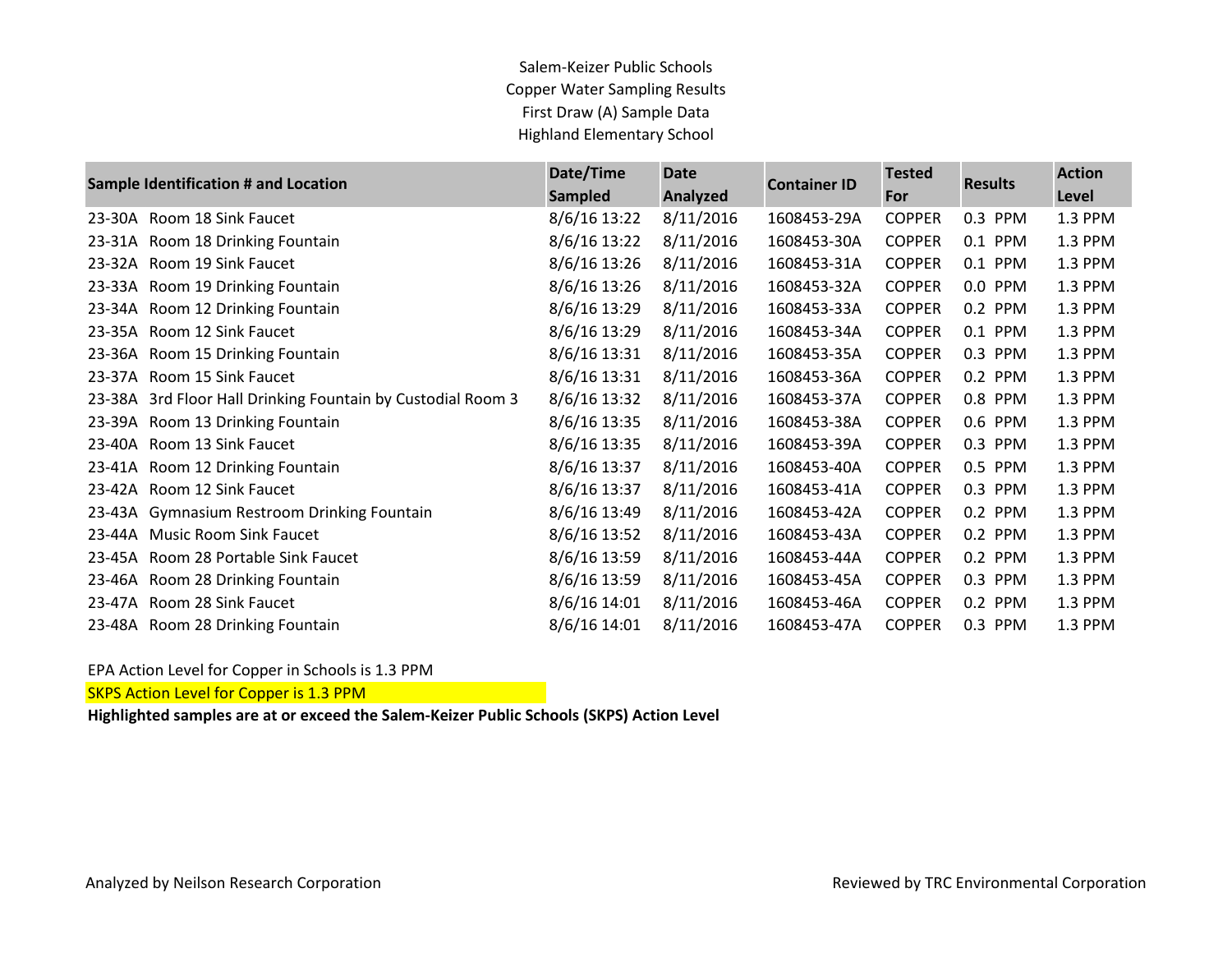Salem-Keizer Public Schools Copper Water Sampling Results First Draw (A) Sample Data Highland Elementary School

| Sample Identification # and Location      | Date/Time<br><b>Sampled</b> | <b>Date</b><br>Analyzed | <b>Container ID</b> | <b>Tested</b><br>For | <b>Results</b>    | <b>Action</b><br>Level |
|-------------------------------------------|-----------------------------|-------------------------|---------------------|----------------------|-------------------|------------------------|
| 23-28A Computer Room 16 Drinking Fountain | 9/23/2016 4:41 9/26/2016    |                         | 58300               | COPPER               | <b>PPM</b><br>0.1 | $1.3$ PPM              |

EPA Action Level for Copper in Schools is 1.3 PPM

SKPS Action Level for Copper is 1.3 PPM

**Highlighted samples are at or exceed the Salem-Keizer Public Schools (SKPS) Action Level**